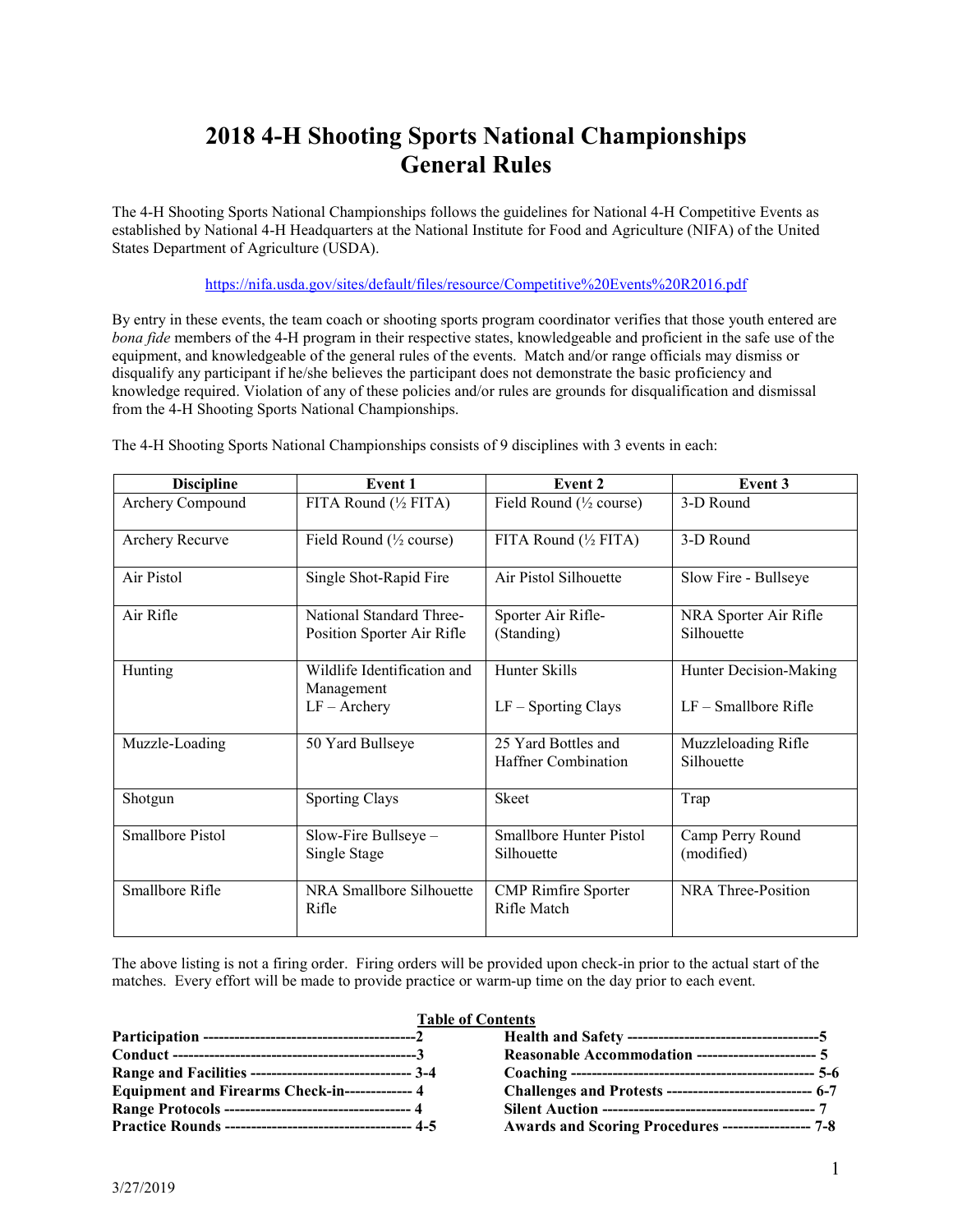# **Synopsis of General Rules**

# **I. Participation**

- 1. **4-H Membership** All 4-H Shooting Sports members in good standing and meeting the criteria below are eligible to compete in 4-H shooting sports events, subject to limitations imposed by the specific event and the rules for active membership instituted by their state. Official 4-H enrollment is required.
- 2. **Age Requirements** Participants must be 14 to 18 years of age on January 1st of 2018 to compete at the 4-H Shooting Sports National Championships.
- 3. **Official Entry** Participants and teams must be approved as the official entry by the State 4-H Program Leader or his/her designee. The selection of participants is at the discretion of the State 4-H Program, or the Land Grant University, in which the 4-H Shooting Sports Program resides. A state event is not required to select participants for the national event.
- 4. **Individual Participation** All individuals participating as team members are competing concomitantly as individuals. Where teams cannot be formed, individual participants may compete in the 4-H Shooting Sports National Championships for individual awards and recognition.
- 5. **Team Composition** Teams are composed of no less than 3 and no more than 4 individuals. Each land grant university, operating a state 4-H Shooting Sports Program, is limited to one team per discipline, with a maximum of 36 participants overall.
- 6. **Team Representation** No participant may be a member of more than one team or represent more than one 4-H Shooting Sports program in the national event. This does not preclude individuals who change residences and are otherwise eligible from participating as members on any team in 4-H events after meeting the eligibility requirements of the sponsoring 4-H Shooting Sports program.
- 7. **Event Participation** Each of the nine disciplines in this competition includes three different events. A given team or individual is restricted to participation in the events in only one discipline in any annual 4-H Shooting Sports National Championships, i.e. no individual may compete in more than one discipline in any given 4-H Shooting Sports National Championship. Participants are expected to complete all individual events in the discipline they represent.
- 8. **Repeat Participation** An individual may enter the 4-H Shooting Sports National Championships repeatedly, through the process of selection used in their home state. They may participate in an event in which they qualified if they have not previously competed in that discipline in a prior 4-H Shooting Sports National Championship, i.e. they may represent their state in a given discipline only once.
- 9. **Substitutions** A team may send a substitute for a registered participant who is unable to attend the Championships. Substitutes must have the written approval of the state Shooting Sports Coordinator and meet all eligibility requirements for participation in the 4-H Shooting Sports National Championships. Substitutes will be accepted until the state contact picks up the official registration materials at the Championships.
- 10. **Post-Secondary Restriction** Participants may not represent their state in any discipline in which they have engaged in training or competition at the post-secondary level. Thus, members of club or NCAA competitive teams disqualifies otherwise eligible 4-H members from participation in that discipline in the 4-H Shooting Sports National Championships. For example, training as a member of a rifle, shotgun or archery team, either as a club sport or as a NCAA sport, and representing that college or university disqualifies the member from competing in related events at the National Championships.
- 11. **Amateur Status**  Participants must have amateur status in the discipline they are competing in at the 4-H Shooting Sports National Championships. Individuals engaging in any of the following practices would disqualify the individual from competing in related events at the National Championships. Amateurism requirements do not allow:
	- Contracts with professional teams
	- Salary for participating in athletics
	- Prize money above actual and necessary expenses
	- Tryouts, practice or competition as a professional team
	- Benefits from an agent or prospective agent
	- Agreement to be represented by an agent
	- Delayed initial full-time collegiate enrollment to participate in organized sports competition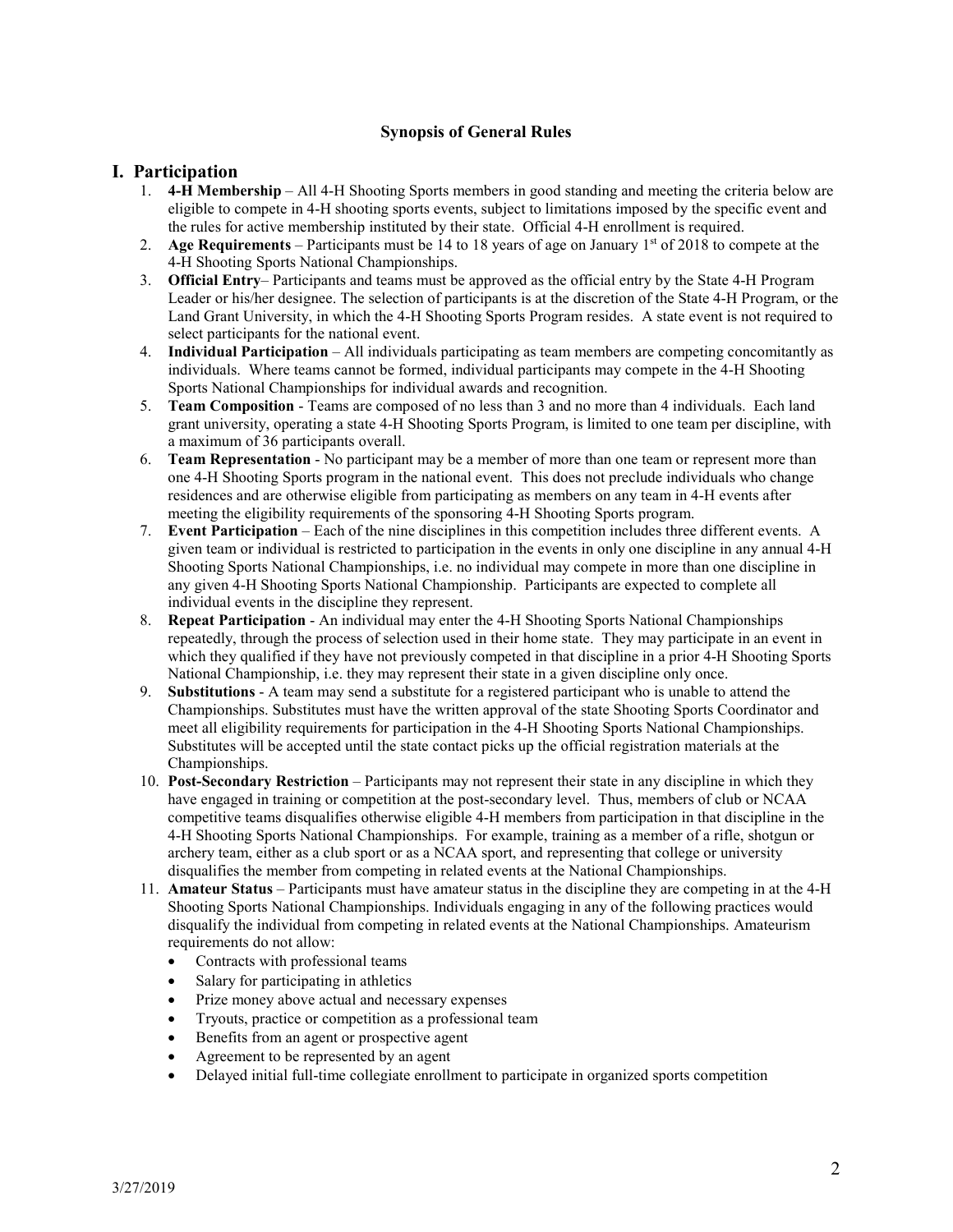# **II. Conduct**

- **1. 4-H Image and Honor -** The 4-H Shooting Sports National Championships is a youth event showcasing a major component of the 4-H program in the individual states and nationally. Its nature demands that all of us involved in the event from the match directors and state coordinators to the young people, parents and coaches participating must put forward the best image of the 4-H Shooting Sports Program and the 4-H program generally. To protect that public image, use of alcoholic beverages and any use of tobacco products by minors is not permitted on the grounds of the 4-H Shooting Sports National Championships. Violation of this policy is grounds for disqualification and dismissal from the 4-H Shooting Sports National Championships.
- **2. Knowledge of Rules and Procedures**  Where possible, each event in this program has been associated with the appropriate National Governing Body (NGB) for that event. Exceptions to NGB rules are noted in the "Synopsis". Participants and coaches are responsible for reading the rules, understanding procedures used in each event, and complying with the rules and standards involved. Questions are encouraged to clarify areas of confusion or misunderstanding. Ignorance of the rules does not obviate their existence. Participants are responsible for knowing the rules of their events and complying with them. Learning the rules is part of the educational process for shooting sports participants.
- **3. Dress Code** Participants and coaches are expected to dress appropriately for the events in which they participate. This dress code should be followed at all times during the event – from check-in to closing ceremonies including practice time. Team uniforms or shirts are encouraged, but not required. Both young people and adults should wear attire appropriate for the weather while remaining modest. While these codes can leave a lot to interpretation, it is important to recognize that individual choices can at times, bring unwanted attention either to an individual or to the group as a whole.
	- Shorts, skorts, and skirts must be at least finger-tip length, with arms extended and shoulders relaxed, while standing, so that modesty is maintained in all shooting positions.
	- Tank tops with spaghetti straps, muscle shirts, bare midriffs, low necklines, or otherwise revealing clothing will not be allowed.
	- Clothing with sexually suggestive wording or graphics; and alcohol or tobacco advertisement is not appropriate.
	- Leggings (tight fitting/yoga-type stretch pants) are allowed when worn underneath compliant shorts, skorts or skirts.

Range officials, national committee members and shoot organizers will enforce dress codes, if required. All participants, coaches, parents, and family members must remember that they may be photographed or interviewed for use by local, regional, or national media. Let's do all we can to make sure that is a positive image for 4-H!

- **4. Footwear Policy -** Participants are required to wear shoes that completely cover the foot at all practices and events during the National Contest. Examples of footwear **not** acceptable, but not limited to, include: open-toe shoes, sandals, clogs, crocks, flip-flops, and bare feet.
- **5. Behavior and Sportsmanship**  All participants, coaches, and spectators will demonstrate the highest levels of sportsmanship, supporting the objectives and ideals promoted by the 4-H program in general and the 4-H Shooting Sports Program in particular. Participants or coaches will render aid and/or testimony if asked to do so by any match official. All participants, coaches, and observers are expected to conform to appropriate state 4-H Code of Conduct, expectations, or volunteer agreements, as well as to the National 4-H Shooting Sports Program Code of Conduct, not only to the letter, but in its intent.
- **6**. **Ceremony Celebration** Due to possible personal injury to spectators and participants, there will be NO throwing, tossing or discharging of any items or devises during the opening ceremony parade of participants, or during awards ceremonies. Participants will be allowed to trade state items during the Teen Social event.

**III. Range and Facilities**<br>1. The Heartland Public Shooting Park allows use of golf carts, ATV's, club cars and similar vehicles on site. Individuals can rent two seat golf carts from the Heartland Public Shooting Park for a fee of \$50 per day. There are no half day rentals. Contact the Heartland Public Shooting Park (308.385.5048) directly if you are interested in renting a golf cart. This request must be made by May 1, 2018 to guarantee availability. Operators of all vehicles at the Heartland Public Shooting Park must be 18 years of age or older and hold a valid driver's license. Violation of this rule is grounds for disqualification for any individual or team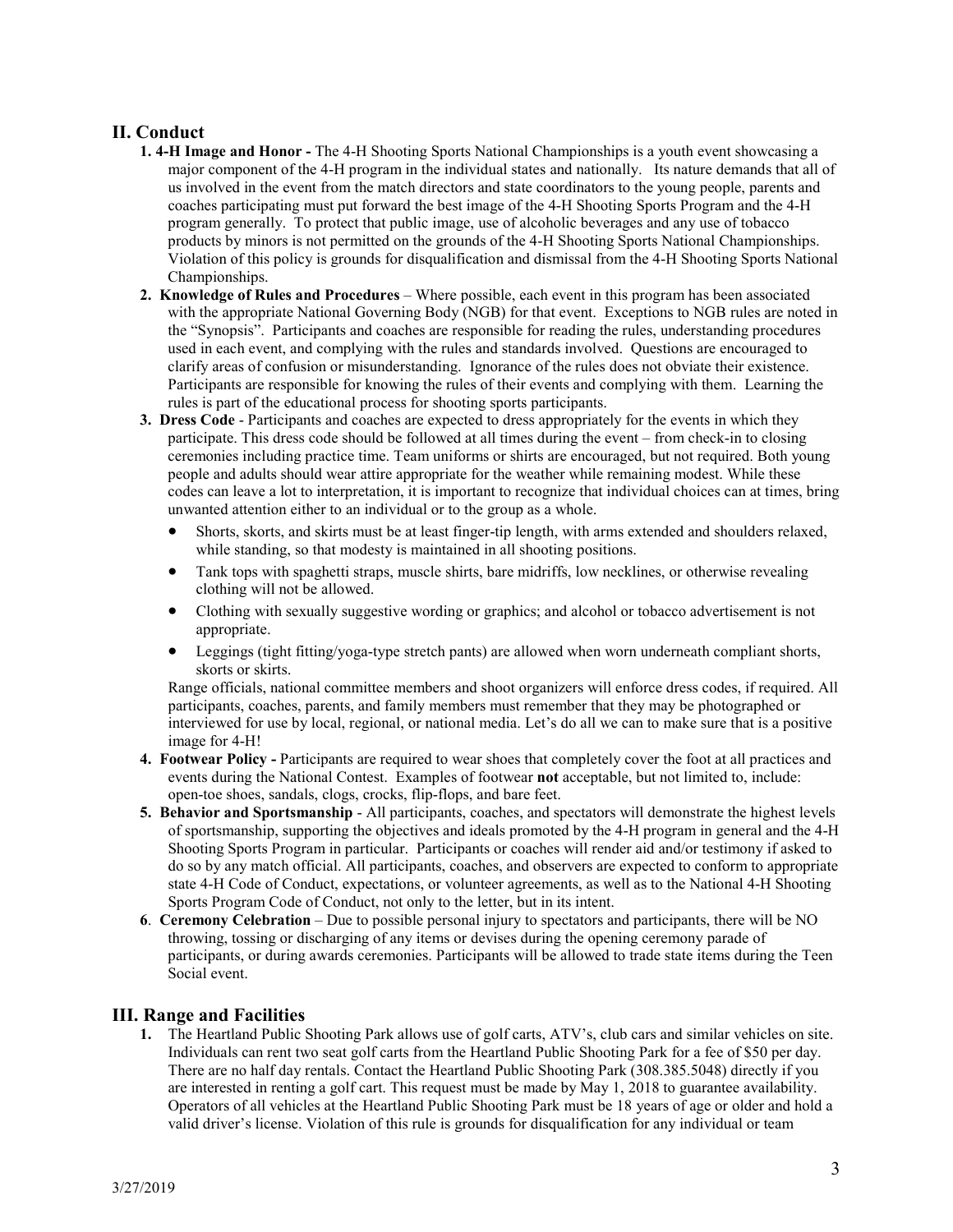involved. No golf carts, ATV's, club cars or similar vehicles will be allowed on the 3D and Field archery ranges during competition except designated Range Officials.

- 2. Only factory loaded ammunition may be used. On the Trap, Skeet, and/or Sporting Clays Ranges, sizes of 7 ½, 8, 8 ½, or 9 shot may be used. The HPSP does have a limited supply of shot shells on hand.
- **3.** Food and drink may be brought to the Heartland Public Shooting Park, but **No** food or drink may be brought into the Heartland Events Center or the Pinnacle Bank Expo Center. Food vendors will be available at all range locations (Heartland Public Shooting Park and Pinnacle Bank Expo Center).

# **IV. Equipment and Firearms Check-in**

- 1. Sharing of Equipment: Sharing equipment is allowed, but no more than two people on a team may share a piece of equipment. This is an allowance that helps those teams and individuals with limited resources, while at the same time, helps match efficiency by limiting the number of relays that must be conducted.
- 2. All firearms and archery equipment, except shotgun, must be checked prior to the start of official competition. Shotgun participants **DO NOT** need to check-in their guns or equipment prior to competing. Equipment certification will start during the check-in period, and stickers will be attached to verify that equipment was checked-in. Spot check of equipment may take place on the range prior to, during, or after any match. Chief Range Officers may verify check-ins on the range. Spot checks prior to or following any competitive event are permitted and likely. Competitors whose equipment does not meet the event standards will be given an opportunity to adjust or to modify equipment to bring it into compliance prior to a second check. Check-in staff may be able to assist in that process if needed. Equipment failing to meet specifications during on-range spot checks will result in disqualification.
	- *Rifles must make weight with the magazine inserted in the rifle.*
- 3. During check-ins, firearms must be brought to the check-in stations cased with an ECI (OBI, CBI) in place and the action open. Safe handling is imperative, particularly with respect to muzzle control. A site for opening cases will be designated.
- 4. Competitors are limited to checking in a maximum of three firearms or bows during the official equipment check-in period. Chief Range Officers may verify a backup firearm or archery equipment, if needed, on the practice range.
- **5. Equipment check-in is scheduled for Sunday only, from 4-9 p.m. No equipment check-in is scheduled for Monday.**

### **V. Range Protocols**

**Note: In this section, "firearm" is broadly defined to include all rifles, pistols, shotguns, and muzzle loading arms regardless of type or action, including air guns. Range safety protocols will be strictly and vigorously enforced**.

- 1. Firearms will be the last piece of equipment brought to the range by the competitors and the first piece of equipment to be removed from the range at the end of each event. When moving among positions, e.g. to different firing points in silhouette, the action must be open, ECI or CBI in place, and the muzzle pointed in a safe direction. In shotgun events, a visibly open action is sufficient.
- 2. All firearms will remain cased until the competitor prepares to take the range for their relay and the range officer has declared the range ready. ECIs or CBIs will be in place until the shooter is on the firing line and will be replaced in the action prior to leaving the firing line. This does not apply to shotguns where the open actions permit visual observation by range staff.
- 3. No competitor shall rest the muzzle(s) of a shotgun or any other firearm on a shoe, toe pad or similar device such that the muzzle points at any part of an individual's body.
- 4. Deliberate shooting or attempting to shoot any living animal while on competitive ranges is grounds for ejection from the event or from the match.

# **VI. Practice Rounds**

- 1. Practice on all ranges, where permitted, will be supervised by the National Championships Range Officers and Heartland Public Shooting Park staff. The Chief Range Officers will make a concentrated effort to allow all competitors an opportunity to practice if desired. Teams will be randomly assigned a practice time each day at their respective range during this event. Monopolization of ranges will not be permitted. All competitors and coaches are requested to be courteous and respectful in this regard.
- 2. Where practice on competition ranges is not permitted, shoot management will attempt to provide an alternative practice site.
- 3. Where practice is not permitted on competition ranges, no shooter, coach or other individual aside from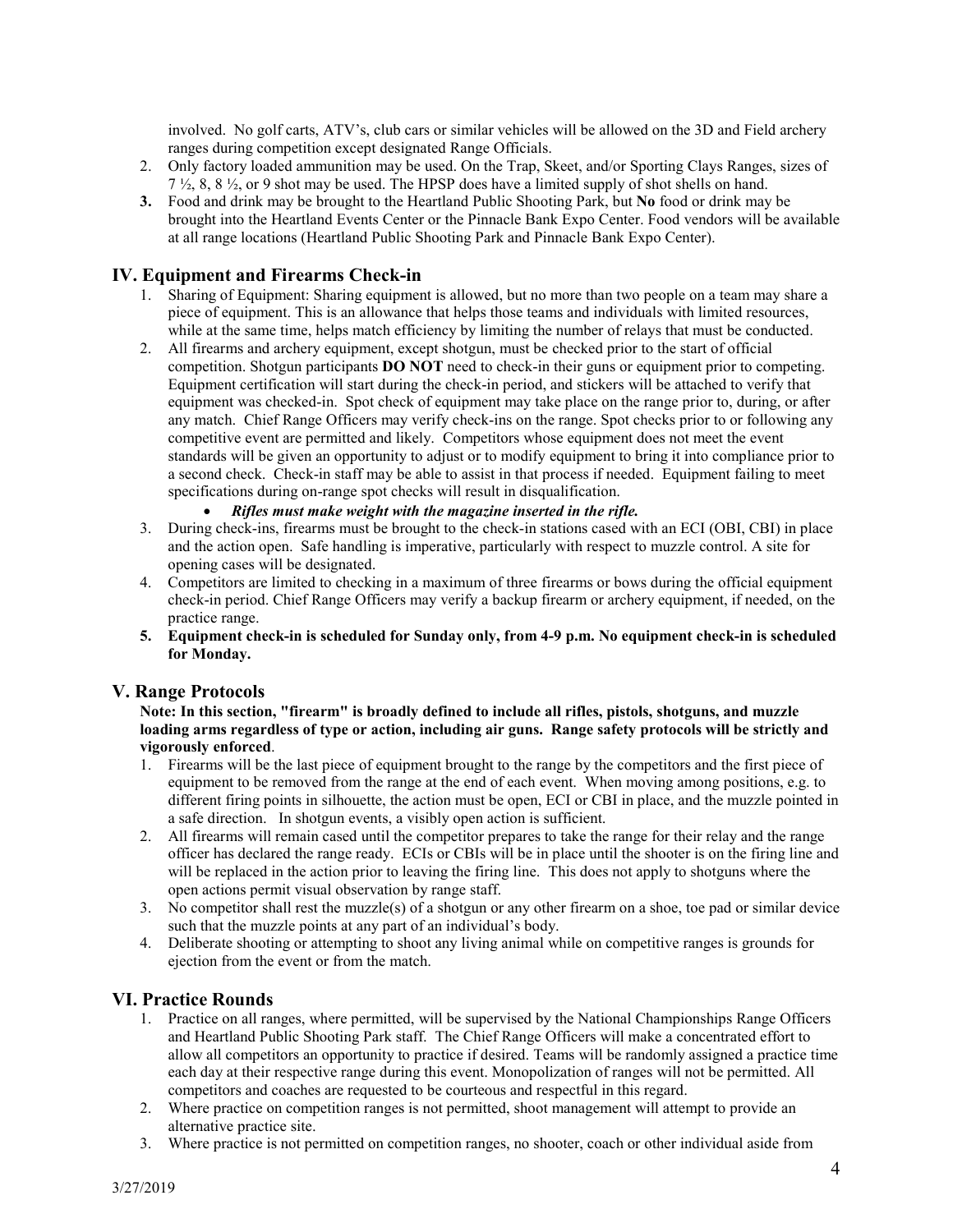authorized range staff shall preview, walk, scout, use range finding devices, or attempt to inform competitors of shooting distances, shot placement, or other information designed to give the shooter an advantage. 3-D archery, hunting live fire, and sporting clays are examples.

- 6. Practice targets on the shotgun ranges will have the following fees (cost/person):
	- a. Trap & Skeet \$4.75/25 targets
		- b. Sporting Clays \$11.50/50 targets

# **VII. Health and Safety**

### 1. **Medical Consent Form and Adult Supervision**

It is the responsibility of each team to have the appropriate state health consent and release forms for each participant. An adult supervisor or coach must be present at each event site with immediate access to those forms during events. They must also have access to them in off hours. The National 4-H Shooting Sports Program and the host institution are not responsible for medical authorizations or health histories of the participants.

# **2. Safety**

Safety is the first priority for range staff, participants, coaches, and spectators. Standard and accepted range and shooting safety rules will be followed at all times. Any site-specific safety considerations will be announced at the appropriate venues. Match Directors, Range officers, or other event staff may caution, warn, or eject any person on any range for unsafe behavior. Such ejection may result in forfeited scores, disqualification or ejection from the grounds. Any spectator contributing to unsafe behavior or rules violations may be barred from the ranges by National Committee staff or event management at any level.

# **3. Cell Phones and Other Electronic Devices**

- a. Except in emergency situations, cell phones, radios, or other electronic communication devices may not be used on or in the immediate vicinity of competitive ranges during active competition.
- b. Essential communication may take place off the ranges where the process will not interfere with participants in any venue or compromise safe operation of the range.

# **4. Ranging, Walking or Previewing Ranges**

In any contest where estimating ranges is inherent in the contest, use of range finders, previewing ranges, communicating distances to later competitors or similar actions is not allowed. These actions are grounds for disqualification for any individual or team involved.

### **5. Eye and Ear Protection Requirement**

- a. **Eye Protection:** Adequate eye protection (shooting glasses, safety glasses or safety goggles, or hardened prescription glasses are required for all competitors in muzzleloading, pistol, rifle, and shotgun events. This includes hunting live fire events. Such protection is strongly advised for archery events as well. Coaches or spectators on or near firing lines are subject to the same requirements.
- b. **Ear Protection:** In hunting live fire, muzzleloading, shotgun, smallbore pistol, and smallbore rifle, all competitors and those on firing lines must have adequate hearing protection. Where electronic hearing protection is used, it may not include radio or similar broadcasts as background noise, since that could interfere with range commands. This protection is strongly advised for spectators who are close to such ranges.

# **VIII. Reasonable Accommodation**

To request a disability-related accommodation to participate in the 4-H Shooting Sports National Championships, the individual or state coordinator **MUST** contact the host state Match Director, Steve Pritchard, before completing the registration process and prior to the registration deadline of May 25, 2018. Those instances require a written petition supported by a physician's written statement detailing the accommodation, the issues preventing the use of standard position or positions, or modifications in equipment required to permit participation in the event.

# **IX. Coaching**

- 1. **Coaches** Each team must have one (and only one) adult coach, designated on the registration form, and present during practice and competition. The designated coach is the only adult permitted to discuss procedures, ask questions, or advocate for his or her team with range officials. The coach must be designated on the official entry form and approved by the appropriate state 4-H program leader or state 4-H Shooting Sports Coordinator or their official representative.
- **2. Coaching** As a general rule, limited coaching is permitted as described in this section; but some events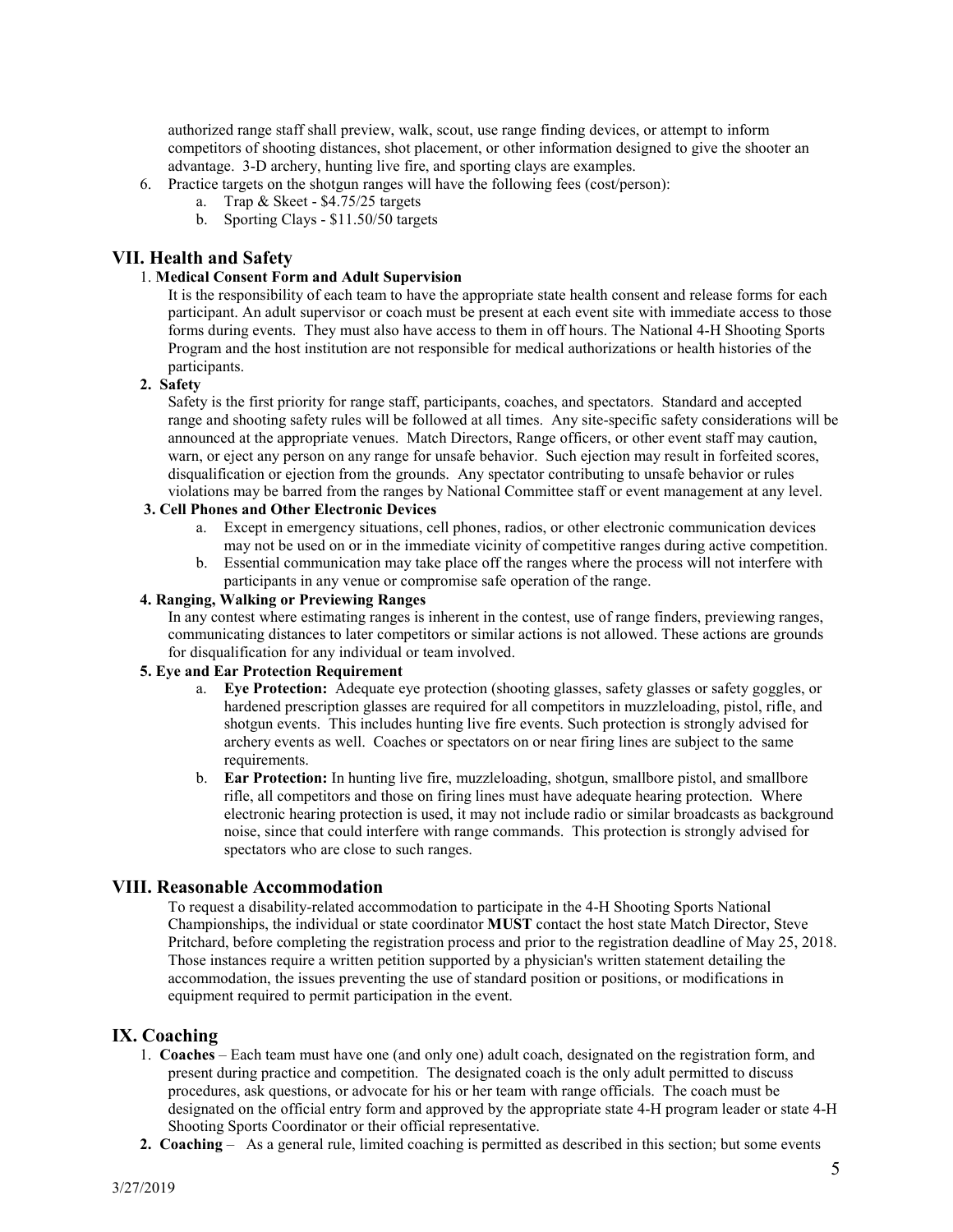and some Chief Range Officers may have different guidelines for coaches. It is each coach's responsibility to know what is allowed in the discipline/event they are coaching. Coaches may not create a disturbance, upset either their competitors or others, create unnecessary delays, or otherwise interfere with the safe and efficient operation of the range and execution of the matches. Coaches may assist participants during prep time, setting up equipment, spotting sightseer shots, and offering positive advice and support. Unless called to the line by range officials, coaches will remain in the coaches' area. The coach's area will be set up behind the competitor ready line. Coaches will remain behind that line once preparation time ends, unless called to a firing point by the referee. Once record shooting begins, no coaching is permitted unless initiated by the shooter through the range officer and with his or her permission. Coaches may NOT initiate contact with their shooters. Coaches may not handle firearms or equipment once the match has begun, nor may they advance to the firing line unless authorized by the range officer. Coaches may use spotting scopes to observe shot placement. Specific coaching instructions may be issued on the ranges for each event.

**3. Spotters and Scorers in Silhouette Matches** – State team members will be split into different relays to permit shooters to spot for one another. Teams with three competitors may have one of the original pair spot for the third team member. Quiet conversation between the spotter and the shooter is permissible. An official scorer, either from another team or an event official will be assigned as an official scorer. Match directors will provide instruction as needed for scorers.

# **X. Challenges and Protests**

- **1. Challenges Only** participants may review their targets and challenge scoring. Once targets have been scored, they will be made available for review by the shooters firing on those targets for a period of sixty (60) minutes, unless otherwise posted. Upon completion of that time period, the right of challenge expires, and scores will be deemed correct as posted.
- **2. Challenge Fees**  Any challenge must be accompanied by a fee of \$1 per hole challenged. Serial challenges (following one challenge with another) are permitted, but once the shooter has reviewed and either challenged or accepted their scores, the right of review terminates. A jury (not including the original scorer) will review each challenge and render judgment to the challenger. An upheld challenge will result in changing the score to reflect the proper scoring and return of the challenge fee. Challenges sustained, i.e. scoring determined to be correct, will result in forfeiture of the fees, which will be deposited in 4-H Shooting Sports National Championships funds. No fee is required to point out mathematical errors or similar mechanical problems.
- **3. Protests and Protest Fees -** Youth participants only (no coaches, parents or other adults) may protest: a) an injustice they feel has been done to them individually;
	- b) conditions under which another competitor was permitted to fire, or
	- c) equipment not meeting standards another competitor was permitted to use.
- **4. Steps to Filing an Official Protest -** Only the shooter affected can make the protest not parents, coaches, or other adults. A protest must be initiated immediately upon the occurrence of the protested incident. Failure to comply with the following procedure will automatically void the protest:
	- a) State the complaint verbally to the Chief Range Officer. If the complainant is not satisfied with the decision of the Chief Range Officer, then:
	- b) Appeal the decision in writing to the Assistant Range Officer within 30 minutes of the CRO's decision. The Assistant Range Officer will then assemble a Range Jury\*.
		- \*The Range Jury of five (5), shall be composed of a range official (not the one that just ruled), two state team coaches and two 4-H competitors. Jury members must be familiar with the rules and have experience in competition. It is the responsibility of the Range Jury to interpret and apply the rules and resolve protests. Jury members may not rule on a matter in which they or their team are personally involved. Decisions by the Jury must be based on applicable rules or, in cases not specifically covered by the rules, must be governed by the intent and spirit of the rules. The jury may also hear verbal explanations from both the Chief Range Officer and the person making the appeal. No Jury decision may be made that is contrary to the Rules. Written protests must be decided by a majority of the Jury.

If not satisfied with the decision of the Range Jury, then:

c) The Final Appeal in written form and accompanied by a \$50 cash protest fee must be submitted to the Match Director within 30 minutes of the Range Jury decision. The written protest must include: shooter's name, date, description of incident, a solution, and signature of shooter. A Match Jury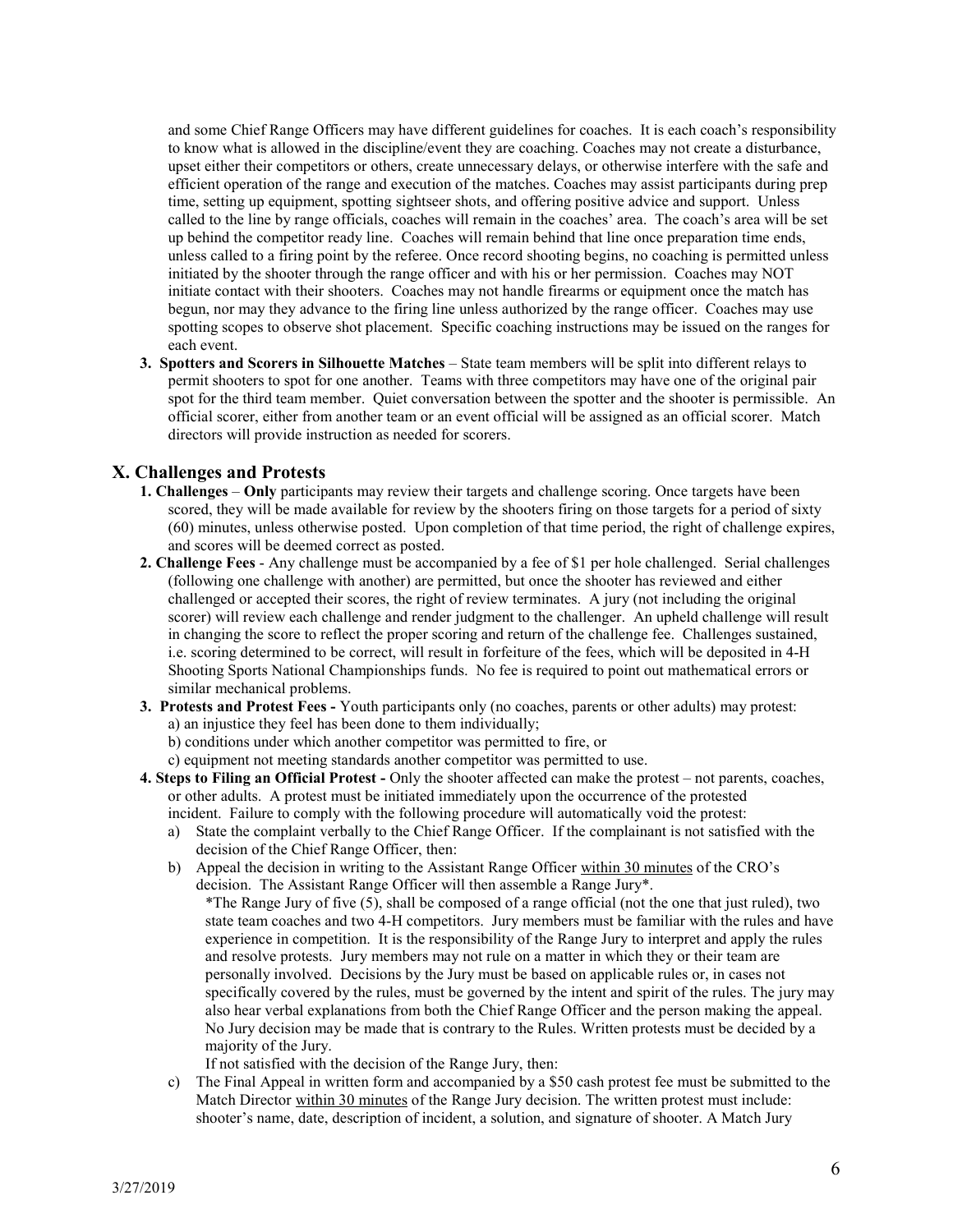composed of the Match Director and 2 representatives of the 4-H Shooting Sports National Committee will render the final decision. No further appeal may be made.

d) If the Match Jury decides in favor of the appeal, the cash protest fee will be returned. If the previous decision is upheld, the protest fee will not be returned.

# **XI. Silent Auction**

The popular silent auction will be held on Wednesday evening, June 27. **All** states are invited to donate at least one item representing their state to put on the auction. This could be a gift basket, t-shirt, hat or any item that is appropriate for an auction. *Please turn items into the Registration Desk by 6:00 p.m., Monday, June 25<sup>th</sup>* or items can be shipped to arrive in Grand Island after June 12<sup>th</sup> but before June 21<sup>st</sup>. Address shipping label to read – **Fonner Park, Attn: National 4-H Shooting Sports/D. Willey, 700 E. Stolley Park Road, Grand Island, NE 68801**.

# **XII. Awards and Scoring Procedures**

#### **Awards**

- Daily Awards to members of the top five  $(5)$  teams and the top ten  $(10)$  individuals for each daily competitive event.
- Overall Recognition High overall individuals and high overall teams will be recognized based upon results from all three (3) of the daily events. Members of top 5 teams and top 10 individuals in each discipline are recognized.
- Medals  $1^{st}$ ,  $2^{nd}$ ,  $3^{rd}$  place team members/individuals Ribbons -  $4<sup>th</sup> - 5<sup>th</sup>$  place team members;  $4<sup>th</sup> - 10<sup>th</sup>$  place individuals
- **H.T. "Tom" Davison Award**  state sweepstakes award named in honor of H. T. "Tom" Davison, the first chair of the National 4-H Shooting Sports Program and former program leader for 4-H in Texas. This award recognizes the state recording the greatest number of team points (see explanation below). This traveling trophy stays with the high overall state until the following Championship. In order to be eligible for the award, a state must have recorded team scores in all nine disciplines.

#### **Scoring**

Because of the desire for each event and discipline to have equal standing in determining "overall" awards, various methods of scoring have been used. Whether raw scores, placement points or percentage points are used in determining awards at the 4-H Shooting Sports National Championships …none are perfect. This is because of three different shooting events for each team category; each with varying degrees of difficulty, different scoring opportunities within each event (0 or 1 for silhouette vs. 5,6,7,8,9 or 10 on bullseye targets), and varying raw score potential (i.e. 600 points for smallbore 3P compared to 40 points for silhouette, and large differences in participation numbers). Additionally, there are 9 different divisions or categories for competition. Therefore; the national steering committee has decided to modify the scoring used in previous years and take advantage of multiple scoring methods in the attempt to be as fair and equitable as possible. Please read closely as the scoring methodology is explained.

- Daily individual awards Raw scores and appropriate tie-breakers are used in determining placements in the daily events. (Highest score wins) Scores from any "Finals" match will not be included in daily individual awards.
- Daily team awards The top 3 individual raw scores of each team are used in determining team placements. If a team has 4 members, the lowest score is dropped. If a team tie exists, only then will individual tiebreakers be used. Scores from any "Finals" match will not be included in daily team awards.
- Overall Individual Awards are determined by percentage points (%) score in all 3 events, not by cumulative raw scores. Scores from any "Finals" match will not be included in overall individual awards.
- Overall Team will be determined the total of all three (3) daily team percentage points. Scores from any "Finals" match will not be included in overall team awards.
- Davison Award determined by placement points. After overall team awards are determined, each team will be assigned a placement point (as in the past). The highest total of placement points determines the state sweepstakes award.